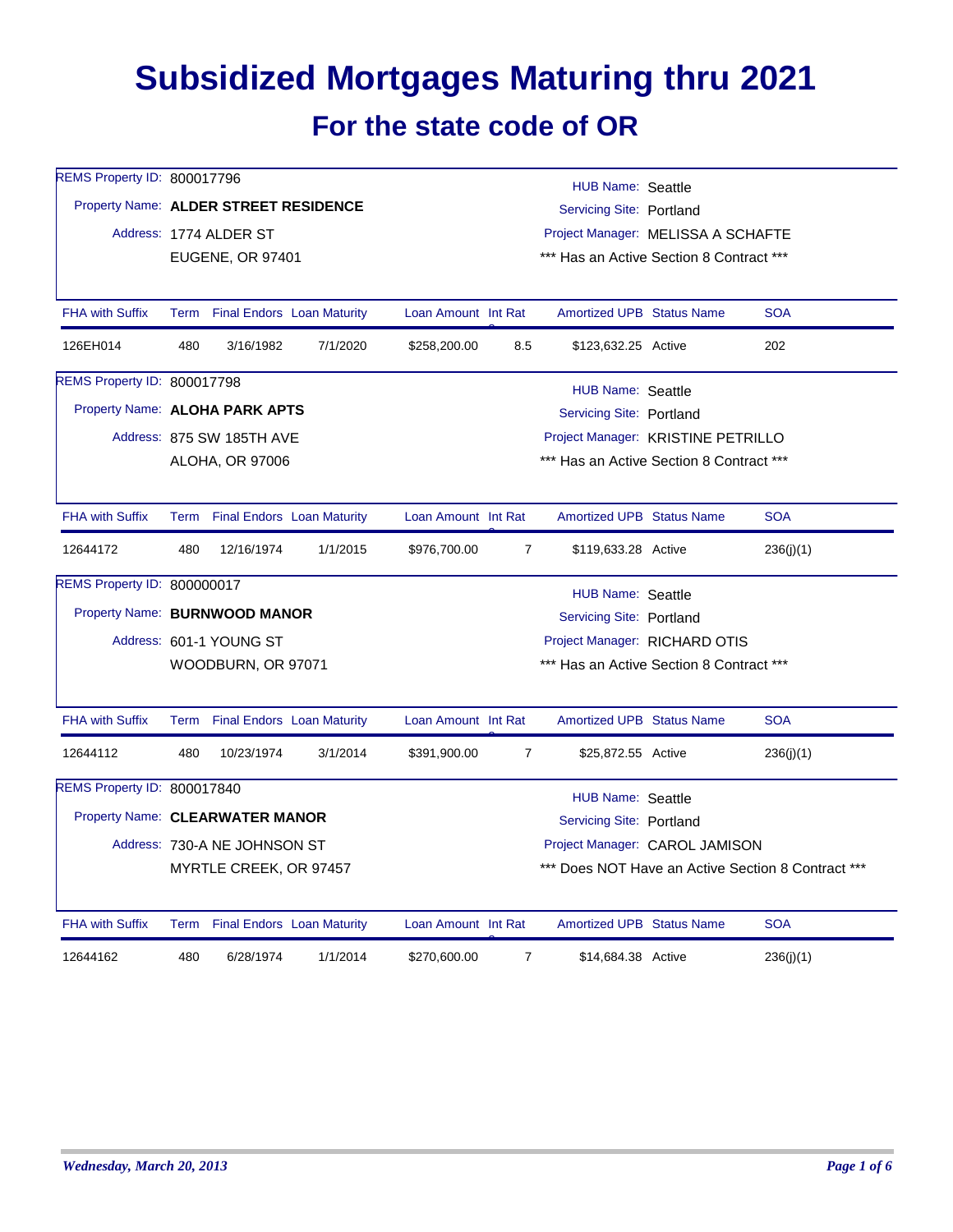| REMS Property ID: 800017877      |     |                                 |                                         |                                    |                | <b>HUB Name: Seattle</b>                 |                         |               |
|----------------------------------|-----|---------------------------------|-----------------------------------------|------------------------------------|----------------|------------------------------------------|-------------------------|---------------|
|                                  |     |                                 | Property Name: FAIRVIEW ARMS APARTMENTS |                                    |                | <b>Servicing Site: Portland</b>          |                         |               |
|                                  |     | Address: 305 Seventh ST         |                                         |                                    |                | Project Manager: RICHARD OTIS            |                         |               |
|                                  |     | FAIRVIEW, OR 97024              |                                         |                                    |                | *** Has an Active Section 8 Contract *** |                         |               |
|                                  |     |                                 |                                         |                                    |                |                                          |                         |               |
| <b>FHA with Suffix</b>           |     | Term Final Endors Loan Maturity |                                         | Loan Amount Int Rat                |                | <b>Amortized UPB Status Name</b>         |                         | <b>SOA</b>    |
| 12644018                         | 480 | 3/26/1975                       | 4/1/2015                                | \$758,100.00                       | 7              | \$105,201.11 Active                      |                         | 236(j)(1)     |
| REMS Property ID: 800017884      |     |                                 |                                         |                                    |                | HUB Name: Seattle                        |                         |               |
| Property Name: FIRWOOD MANOR     |     |                                 |                                         |                                    |                | Servicing Site: Portland                 |                         |               |
|                                  |     | Address: 1877 BREWER ST         |                                         |                                    |                | Project Manager: RICHARD OTIS            |                         |               |
|                                  |     | <b>EUGENE, OR 97401</b>         |                                         |                                    |                | *** Has an Active Section 8 Contract *** |                         |               |
|                                  |     |                                 |                                         |                                    |                |                                          |                         |               |
| <b>FHA with Suffix</b>           |     | Term Final Endors Loan Maturity |                                         | Loan Amount Int Rat                |                | <b>Amortized UPB Status Name</b>         |                         | <b>SOA</b>    |
| 12644083                         | 480 | 2/28/1974                       | 8/1/2013                                | \$1,093,500.00                     | $\overline{7}$ | \$26,766.80 Active                       |                         | 236(j)(1)     |
| REMS Property ID: 800017897      |     |                                 |                                         |                                    |                | <b>HUB Name: Seattle</b>                 |                         |               |
| Property Name: GLENRIDGE TERRACE |     |                                 |                                         |                                    |                | <b>Servicing Site: Portland</b>          |                         |               |
|                                  |     | Address: 690 BLACK OAK DR       |                                         | Project Manager: KRISTINE PETRILLO |                |                                          |                         |               |
|                                  |     | MEDFORD, OR 97504               |                                         |                                    |                | *** Has an Active Section 8 Contract *** |                         |               |
|                                  |     |                                 |                                         |                                    |                |                                          |                         |               |
| <b>FHA with Suffix</b>           |     | Term Final Endors Loan Maturity |                                         | Loan Amount Int Rat                |                | <b>Amortized UPB Status Name</b>         |                         | <b>SOA</b>    |
| 12644144                         | 480 | 11/24/1975                      | 12/1/2015                               | \$749,900.00                       | 7              | \$135,658.51 Active                      |                         | 236(j)(1)     |
| REMS Property ID: 800017908      |     |                                 |                                         |                                    |                | <b>HUB Name: Seattle</b>                 |                         |               |
| Property Name: GREENWOOD MANOR   |     |                                 |                                         |                                    |                | Servicing Site: Portland                 |                         |               |
|                                  |     | Address: 2248 NE 4th St         |                                         |                                    |                | Project Manager: RICHARD OTIS            |                         |               |
|                                  |     | Bend, OR 97701                  |                                         |                                    |                | *** Has an Active Section 8 Contract *** |                         |               |
|                                  |     |                                 |                                         |                                    |                |                                          |                         |               |
| <b>FHA with Suffix</b>           |     | Term Final Endors Loan Maturity |                                         | Loan Amount Int Rat                |                | <b>Amortized UPB Status Name</b>         |                         | <b>SOA</b>    |
| 12635135-G                       | 480 |                                 | 9/1/2014                                | \$0.00                             | 7              |                                          | \$44,555.86 Operational | 221(d)(3) MKT |
| REMS Property ID: 800017917      |     |                                 |                                         |                                    |                | <b>HUB Name: Seattle</b>                 |                         |               |
| Property Name: HILLHOUSE         |     |                                 |                                         |                                    |                | <b>Servicing Site: Portland</b>          |                         |               |
|                                  |     | Address: 1900 HILL ST SE, #17   |                                         |                                    |                | Project Manager: KRISTINE PETRILLO       |                         |               |
|                                  |     | ALBANY, OR 97322                |                                         |                                    |                | *** Has an Active Section 8 Contract *** |                         |               |
|                                  |     |                                 |                                         |                                    |                |                                          |                         |               |
| <b>FHA with Suffix</b>           |     | Term Final Endors Loan Maturity |                                         | Loan Amount Int Rat                |                | Amortized UPB Status Name                |                         | <b>SOA</b>    |
| 12644151                         | 480 | 8/1/1981                        | 1/1/2014                                | \$637,600.00                       | 7              | \$34,631.77 Active                       |                         | 236(j)(1)     |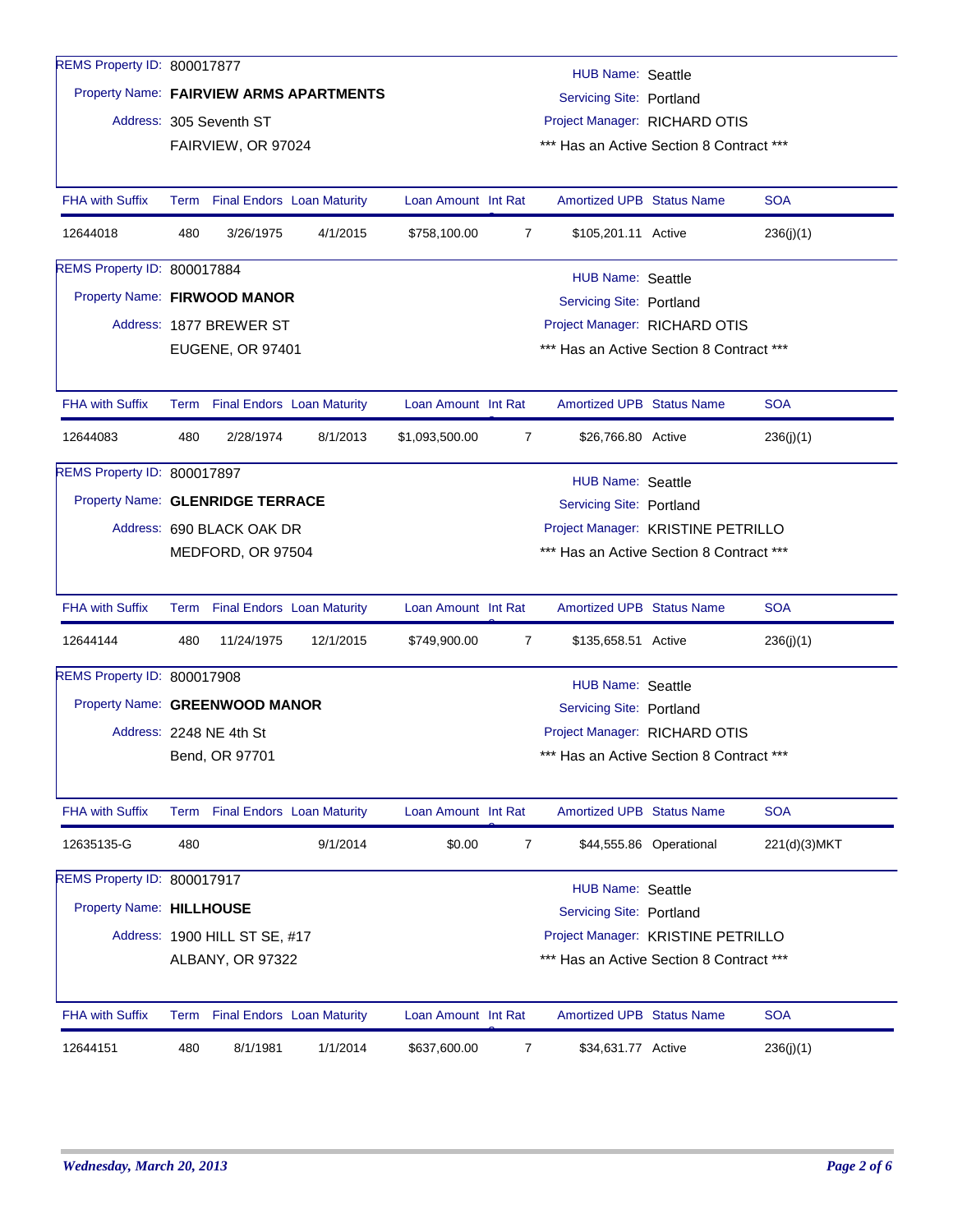| REMS Property ID: 800017936           |     |                                 |           |                     |                                                                | <b>HUB Name: Seattle</b>                 |  |               |  |  |  |
|---------------------------------------|-----|---------------------------------|-----------|---------------------|----------------------------------------------------------------|------------------------------------------|--|---------------|--|--|--|
| Property Name: JANUS HOUSE            |     |                                 |           |                     |                                                                | Servicing Site: Portland                 |  |               |  |  |  |
|                                       |     | Address: 606 SW 5th ST          |           |                     | Project Manager: STEPHANIE P SMITH                             |                                          |  |               |  |  |  |
|                                       |     | CORVALLIS, OR 97333             |           |                     |                                                                | *** Has an Active Section 8 Contract *** |  |               |  |  |  |
|                                       |     |                                 |           |                     |                                                                |                                          |  |               |  |  |  |
| <b>FHA with Suffix</b>                |     | Term Final Endors Loan Maturity |           | Loan Amount Int Rat |                                                                | <b>Amortized UPB Status Name</b>         |  | <b>SOA</b>    |  |  |  |
| 126EH015                              | 480 | 5/28/1982                       | 7/1/2021  | \$220,900.00        | 9.25                                                           | \$121,491.51 Active                      |  | 202           |  |  |  |
| REMS Property ID: 800017938           |     |                                 |           |                     |                                                                | <b>HUB Name: Seattle</b>                 |  |               |  |  |  |
| Property Name: JASON LEE MANOR        |     |                                 |           |                     |                                                                | <b>Servicing Site: Portland</b>          |  |               |  |  |  |
|                                       |     | Address: 1551 CENTER ST NE      |           |                     |                                                                | Project Manager: STEPHANIE P SMITH       |  |               |  |  |  |
|                                       |     | <b>SALEM, OR 97301</b>          |           |                     |                                                                | *** Has an Active Section 8 Contract *** |  |               |  |  |  |
|                                       |     |                                 |           |                     |                                                                |                                          |  |               |  |  |  |
| <b>FHA with Suffix</b>                |     | Term Final Endors Loan Maturity |           | Loan Amount Int Rat |                                                                | <b>Amortized UPB Status Name</b>         |  | <b>SOA</b>    |  |  |  |
| 126EH005                              | 480 | 8/3/1981                        | 11/1/2020 | \$2,319,200.00      | 7.625                                                          | \$1,075,638.48 Active                    |  | 202           |  |  |  |
| REMS Property ID: 800017946           |     |                                 |           |                     |                                                                | <b>HUB Name: Seattle</b>                 |  |               |  |  |  |
| Property Name: KING DISHMAN           |     |                                 |           |                     |                                                                |                                          |  |               |  |  |  |
|                                       |     | Address: 101 NE Knott ST        |           |                     | Servicing Site: Portland<br>Project Manager: MELISSA A SCHAFTE |                                          |  |               |  |  |  |
|                                       |     | PORTLAND, OR 97212              |           |                     |                                                                | *** Has an Active Section 8 Contract *** |  |               |  |  |  |
|                                       |     |                                 |           |                     |                                                                |                                          |  |               |  |  |  |
| <b>FHA with Suffix</b>                |     | Term Final Endors Loan Maturity |           | Loan Amount Int Rat |                                                                | <b>Amortized UPB Status Name</b>         |  | <b>SOA</b>    |  |  |  |
| 12644158                              | 480 | 8/28/1974                       | 6/1/2014  | \$176,800.00        | $\overline{7}$                                                 | \$14,706.14 Active                       |  | 236(j)(1)     |  |  |  |
| REMS Property ID: 800017950           |     |                                 |           |                     |                                                                | <b>HUB Name: Seattle</b>                 |  |               |  |  |  |
| Property Name: KIRKLAND UNION MANOR I |     |                                 |           |                     |                                                                | Servicing Site: Portland                 |  |               |  |  |  |
|                                       |     | Address: 3530 SE 84TH AVE       |           |                     |                                                                | Project Manager: RICHARD OTIS            |  |               |  |  |  |
|                                       |     | PORTLAND, OR 97266              |           |                     |                                                                | *** Has an Active Section 8 Contract *** |  |               |  |  |  |
|                                       |     |                                 |           |                     |                                                                |                                          |  |               |  |  |  |
| FHA with Suffix                       |     | Term Final Endors Loan Maturity |           | Loan Amount Int Rat |                                                                | <b>Amortized UPB Status Name</b>         |  | <b>SOA</b>    |  |  |  |
| 126EH004                              | 480 | 3/23/1981                       | 1/1/2021  | \$4,411,600.00      | 7.625                                                          | \$2,078,656.85 Active                    |  | 202           |  |  |  |
| REMS Property ID: 800017976           |     |                                 |           |                     |                                                                | <b>HUB Name: Seattle</b>                 |  |               |  |  |  |
| Property Name: MARSHALL UNION MANOR   |     |                                 |           |                     |                                                                | Servicing Site: Portland                 |  |               |  |  |  |
|                                       |     | Address: 2020 NW NORTHRUP ST    |           |                     |                                                                | Project Manager: RICHARD OTIS            |  |               |  |  |  |
|                                       |     | PORTLAND, OR 97209              |           |                     |                                                                | *** Has an Active Section 8 Contract *** |  |               |  |  |  |
|                                       |     |                                 |           |                     |                                                                |                                          |  |               |  |  |  |
| <b>FHA with Suffix</b>                |     | Term Final Endors Loan Maturity |           | Loan Amount Int Rat |                                                                | <b>Amortized UPB Status Name</b>         |  | <b>SOA</b>    |  |  |  |
| 12644802                              | 480 | 6/18/1974                       | 6/1/2014  | \$4,082,400.00      | 7                                                              | \$340,080.93 Active                      |  | 236(j)(1)/202 |  |  |  |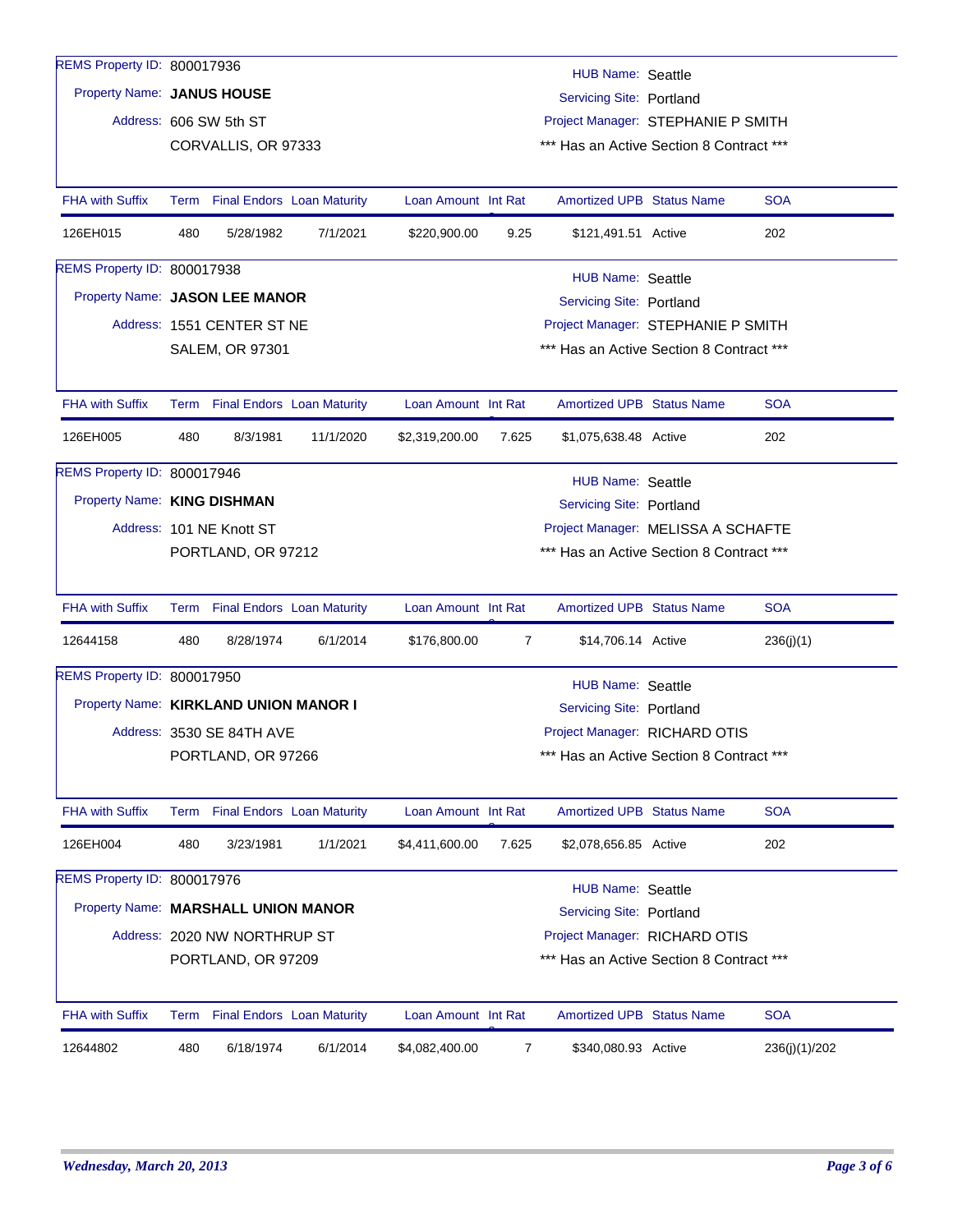| REMS Property ID: 800017801      |     |                                |                                 |                     |                                    |                                          |  |            |  |  |
|----------------------------------|-----|--------------------------------|---------------------------------|---------------------|------------------------------------|------------------------------------------|--|------------|--|--|
| Property Name: METZGER PARK APTS |     |                                |                                 |                     |                                    | <b>HUB Name: Seattle</b>                 |  |            |  |  |
|                                  |     |                                |                                 |                     | Servicing Site: Portland           |                                          |  |            |  |  |
|                                  |     | Address: 10025 SW 85TH AVE     |                                 |                     | Project Manager: KRISTINE PETRILLO |                                          |  |            |  |  |
|                                  |     | <b>TIGARD, OR 97223</b>        |                                 |                     |                                    | *** Has an Active Section 8 Contract *** |  |            |  |  |
| <b>FHA with Suffix</b>           |     |                                | Term Final Endors Loan Maturity | Loan Amount Int Rat |                                    | <b>Amortized UPB Status Name</b>         |  | <b>SOA</b> |  |  |
| 12644050                         | 480 | 1/25/1974                      | 8/1/2013                        | \$432,900.00        | $\overline{7}$                     | \$10,595.82 Active                       |  | 236(j)(1)  |  |  |
| REMS Property ID: 800018038      |     |                                |                                 |                     |                                    | <b>HUB Name: Seattle</b>                 |  |            |  |  |
| Property Name: MYERS COURT       |     |                                |                                 |                     |                                    | <b>Servicing Site: Portland</b>          |  |            |  |  |
|                                  |     | Address: 2600 N WILLIAMS AVE   |                                 |                     |                                    | Project Manager: STEPHANIE P SMITH       |  |            |  |  |
|                                  |     | PORTLAND, OR 97227             |                                 |                     |                                    | *** Has an Active Section 8 Contract *** |  |            |  |  |
|                                  |     |                                |                                 |                     |                                    |                                          |  |            |  |  |
| <b>FHA with Suffix</b>           |     |                                | Term Final Endors Loan Maturity | Loan Amount Int Rat |                                    | <b>Amortized UPB Status Name</b>         |  | <b>SOA</b> |  |  |
| 126EH009                         | 480 | 11/4/1981                      | 10/1/2021                       | \$544,000.00        | 8.5                                | \$290,881.88 Active                      |  | 202        |  |  |
| REMS Property ID: 800018009      |     |                                |                                 |                     |                                    | <b>HUB Name: Seattle</b>                 |  |            |  |  |
| Property Name: OLIVE PLAZA       |     |                                |                                 |                     |                                    | Servicing Site: Portland                 |  |            |  |  |
|                                  |     | Address: 1133 OLIVE ST         |                                 |                     | Project Manager: RICHARD OTIS      |                                          |  |            |  |  |
|                                  |     | EUGENE, OR 97401               |                                 |                     |                                    | *** Has an Active Section 8 Contract *** |  |            |  |  |
|                                  |     |                                |                                 |                     |                                    |                                          |  |            |  |  |
| <b>FHA with Suffix</b>           |     |                                | Term Final Endors Loan Maturity | Loan Amount Int Rat |                                    | <b>Amortized UPB Status Name</b>         |  | <b>SOA</b> |  |  |
| 126EH001                         | 480 | 9/5/1980                       | 1/1/2020                        | \$5,002,300.00      | 6.875                              | \$1,999,820.08 Active                    |  | 202        |  |  |
| REMS Property ID: 800018117      |     |                                |                                 |                     |                                    | <b>HUB Name: Seattle</b>                 |  |            |  |  |
| Property Name: PLAZA TOWNHOMES   |     |                                |                                 |                     |                                    | Servicing Site: Portland                 |  |            |  |  |
|                                  |     | Address: 5802-A N MICHIGAN AVE |                                 |                     |                                    | Project Manager: MELISSA A SCHAFTE       |  |            |  |  |
|                                  |     | PORTLAND, OR 97217             |                                 |                     |                                    | *** Has an Active Section 8 Contract *** |  |            |  |  |
|                                  |     |                                |                                 |                     |                                    |                                          |  |            |  |  |
| FHA with Suffix                  |     |                                | Term Final Endors Loan Maturity | Loan Amount Int Rat |                                    | <b>Amortized UPB Status Name</b>         |  | <b>SOA</b> |  |  |
| 12644116                         | 480 | 11/26/1975                     | 12/1/2015                       | \$1,139,600.00      | 7                                  | \$206,158.13 Active                      |  | 236(j)(1)  |  |  |
| REMS Property ID: 800018041      |     |                                |                                 |                     |                                    | <b>HUB Name: Seattle</b>                 |  |            |  |  |
| Property Name: RAINBOW VILLAGE   |     |                                |                                 |                     |                                    | Servicing Site: Portland                 |  |            |  |  |
|                                  |     | Address: 1250 RAINBOW DR       |                                 |                     |                                    | Project Manager: MELISSA A SCHAFTE       |  |            |  |  |
|                                  |     | SPRINGFIELD, OR 97477          |                                 |                     |                                    | *** Has an Active Section 8 Contract *** |  |            |  |  |
| <b>FHA with Suffix</b>           |     |                                | Term Final Endors Loan Maturity | Loan Amount Int Rat |                                    | <b>Amortized UPB Status Name</b>         |  | <b>SOA</b> |  |  |
|                                  |     |                                |                                 |                     |                                    |                                          |  |            |  |  |
| 12644166                         | 480 | 8/27/1974                      | 1/1/2014                        | \$1,288,800.00      | 7                                  | \$70,013.07 Active                       |  | 236(j)(1)  |  |  |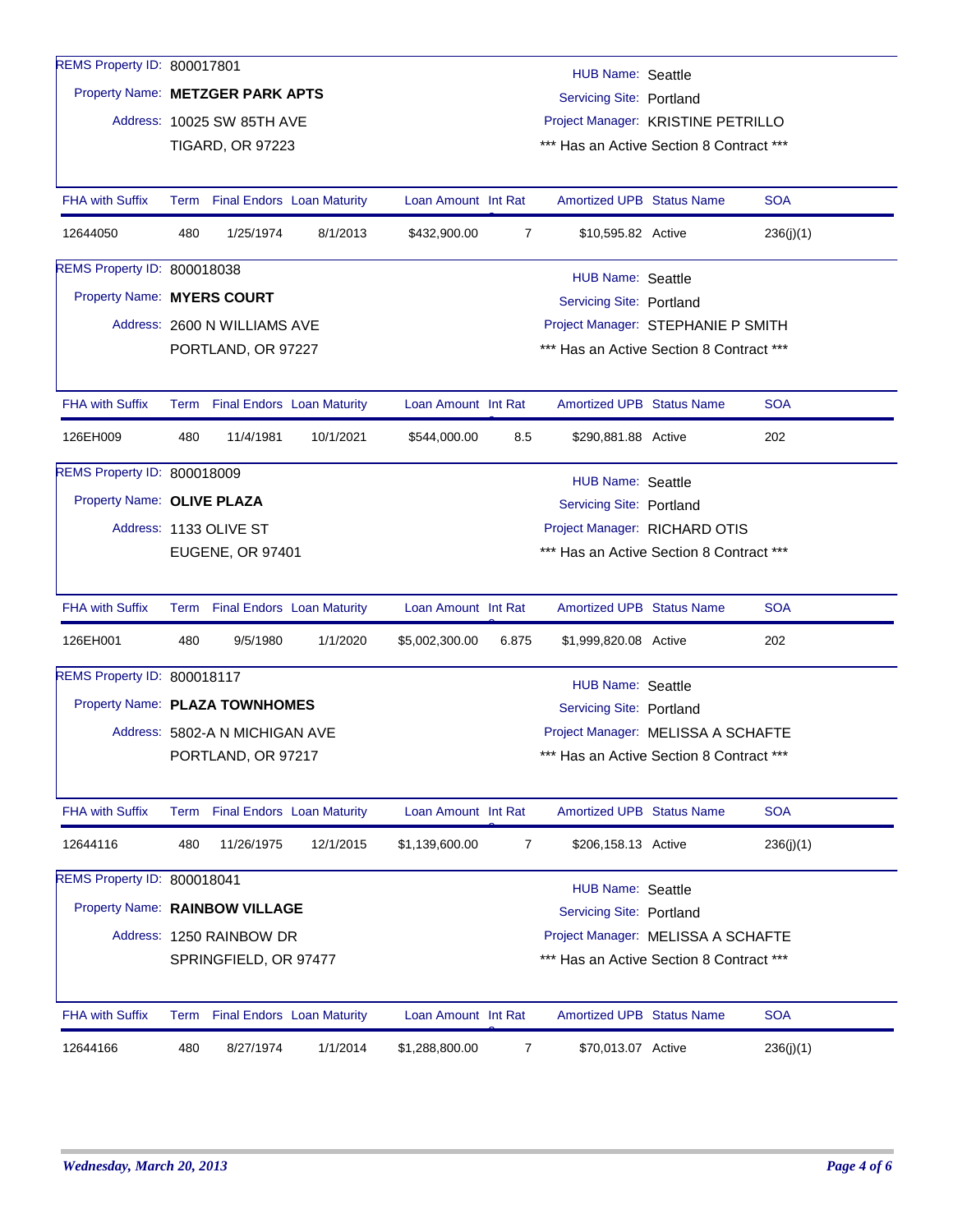| REMS Property ID: 800018044      |     |                                                             |                                   |                                                                |                                                                                |                                          |  |                                                    |  |  |  |
|----------------------------------|-----|-------------------------------------------------------------|-----------------------------------|----------------------------------------------------------------|--------------------------------------------------------------------------------|------------------------------------------|--|----------------------------------------------------|--|--|--|
|                                  |     | <b>HUB Name: Seattle</b><br>Property Name: RIDGEWAY VILLAGE |                                   |                                                                |                                                                                |                                          |  |                                                    |  |  |  |
|                                  |     |                                                             |                                   | Servicing Site: Portland<br>Project Manager: MELISSA A SCHAFTE |                                                                                |                                          |  |                                                    |  |  |  |
|                                  |     | Address: 725 W Ridgeway Ave<br>HERMISTON, OR 97838          |                                   |                                                                |                                                                                | *** Has an Active Section 8 Contract *** |  |                                                    |  |  |  |
|                                  |     |                                                             |                                   |                                                                |                                                                                |                                          |  |                                                    |  |  |  |
| <b>FHA with Suffix</b>           |     | Term Final Endors Loan Maturity                             |                                   | Loan Amount Int Rat                                            |                                                                                | <b>Amortized UPB Status Name</b>         |  | <b>SOA</b>                                         |  |  |  |
| 12644136                         | 480 | 7/15/1974                                                   | 2/1/2014                          | \$534,900.00                                                   | $\overline{7}$                                                                 | \$32,188.31 Active                       |  | 236(j)(1)                                          |  |  |  |
| REMS Property ID: 800018052      |     |                                                             |                                   |                                                                |                                                                                | <b>HUB Name: Seattle</b>                 |  |                                                    |  |  |  |
| Property Name: RIVERTREE APTS    |     |                                                             |                                   |                                                                |                                                                                | Servicing Site: Portland                 |  |                                                    |  |  |  |
|                                  |     |                                                             | Address: 224-A SW ROGUE RIVER AVE |                                                                |                                                                                | Project Manager: SUSANA MITCHELL         |  |                                                    |  |  |  |
|                                  |     | GRANTS PASS, OR 97526                                       |                                   |                                                                |                                                                                |                                          |  | *** Does NOT Have an Active Section 8 Contract *** |  |  |  |
|                                  |     |                                                             |                                   |                                                                |                                                                                |                                          |  |                                                    |  |  |  |
| <b>FHA with Suffix</b>           |     | Term Final Endors Loan Maturity                             |                                   | Loan Amount Int Rat                                            |                                                                                | <b>Amortized UPB Status Name</b>         |  | <b>SOA</b>                                         |  |  |  |
| 12644191                         | 480 | 3/11/1975                                                   | 9/1/2014                          | \$347,800.00                                                   | $\overline{7}$                                                                 | \$34,878.72 Active                       |  | 236(j)(1)                                          |  |  |  |
| REMS Property ID: 800018064      |     |                                                             |                                   |                                                                |                                                                                | <b>HUB Name: Seattle</b>                 |  |                                                    |  |  |  |
| Property Name: ROYAL LOTO APTS   |     |                                                             |                                   |                                                                | Servicing Site: Portland                                                       |                                          |  |                                                    |  |  |  |
|                                  |     | Address: 110 LOTO ST                                        |                                   |                                                                | Project Manager: KRISTINE PETRILLO                                             |                                          |  |                                                    |  |  |  |
|                                  |     | EAGLE POINT, OR 97524                                       |                                   |                                                                |                                                                                | *** Has an Active Section 8 Contract *** |  |                                                    |  |  |  |
| <b>FHA with Suffix</b>           |     | Term Final Endors Loan Maturity                             |                                   | Loan Amount Int Rat                                            |                                                                                | <b>Amortized UPB Status Name</b>         |  | <b>SOA</b>                                         |  |  |  |
| 12635142                         | 480 | 6/17/1974                                                   | 1/1/2014                          | \$153,100.00                                                   | 7                                                                              | \$8,296.13 Active                        |  | 221(d)(3)MKT                                       |  |  |  |
| REMS Property ID: 800018076      |     |                                                             |                                   |                                                                |                                                                                |                                          |  |                                                    |  |  |  |
| Property Name: SAGINAW VILLAGE   |     |                                                             |                                   |                                                                |                                                                                | <b>HUB Name: Seattle</b>                 |  |                                                    |  |  |  |
|                                  |     | Address: 605 N SAGINAW AVE                                  |                                   |                                                                |                                                                                | Servicing Site: Portland                 |  |                                                    |  |  |  |
|                                  |     | <b>HINES, OR 97738</b>                                      |                                   |                                                                | Project Manager: STEPHANIE P SMITH<br>*** Has an Active Section 8 Contract *** |                                          |  |                                                    |  |  |  |
|                                  |     |                                                             |                                   |                                                                |                                                                                |                                          |  |                                                    |  |  |  |
| <b>FHA with Suffix</b>           |     | Term Final Endors Loan Maturity                             |                                   | Loan Amount Int Rat                                            |                                                                                | Amortized UPB Status Name                |  | <b>SOA</b>                                         |  |  |  |
| 12635149                         | 480 | 7/15/1974                                                   | 7/1/2014                          | \$366,600.00                                                   | 7                                                                              | \$32,622.39 Active                       |  | 221(d)(3)MKT                                       |  |  |  |
| REMS Property ID: 800018078      |     |                                                             |                                   |                                                                |                                                                                | <b>HUB Name: Seattle</b>                 |  |                                                    |  |  |  |
| Property Name: SAMARITAN VILLAGE |     |                                                             |                                   |                                                                |                                                                                | <b>Servicing Site: Portland</b>          |  |                                                    |  |  |  |
|                                  |     | Address: 285 NW 35TH ST                                     |                                   |                                                                |                                                                                | Project Manager: MELISSA A SCHAFTE       |  |                                                    |  |  |  |
|                                  |     | CORVALLIS, OR 97330                                         |                                   |                                                                |                                                                                | *** Has an Active Section 8 Contract *** |  |                                                    |  |  |  |
| <b>FHA with Suffix</b>           |     | Term Final Endors Loan Maturity                             |                                   | Loan Amount Int Rat                                            |                                                                                | <b>Amortized UPB Status Name</b>         |  | <b>SOA</b>                                         |  |  |  |
| 126SH004                         | 564 | 3/7/1967                                                    | 10/1/2014                         | \$1,062,000.00                                                 | 3.625                                                                          | \$76,040.35 Active                       |  | 202                                                |  |  |  |